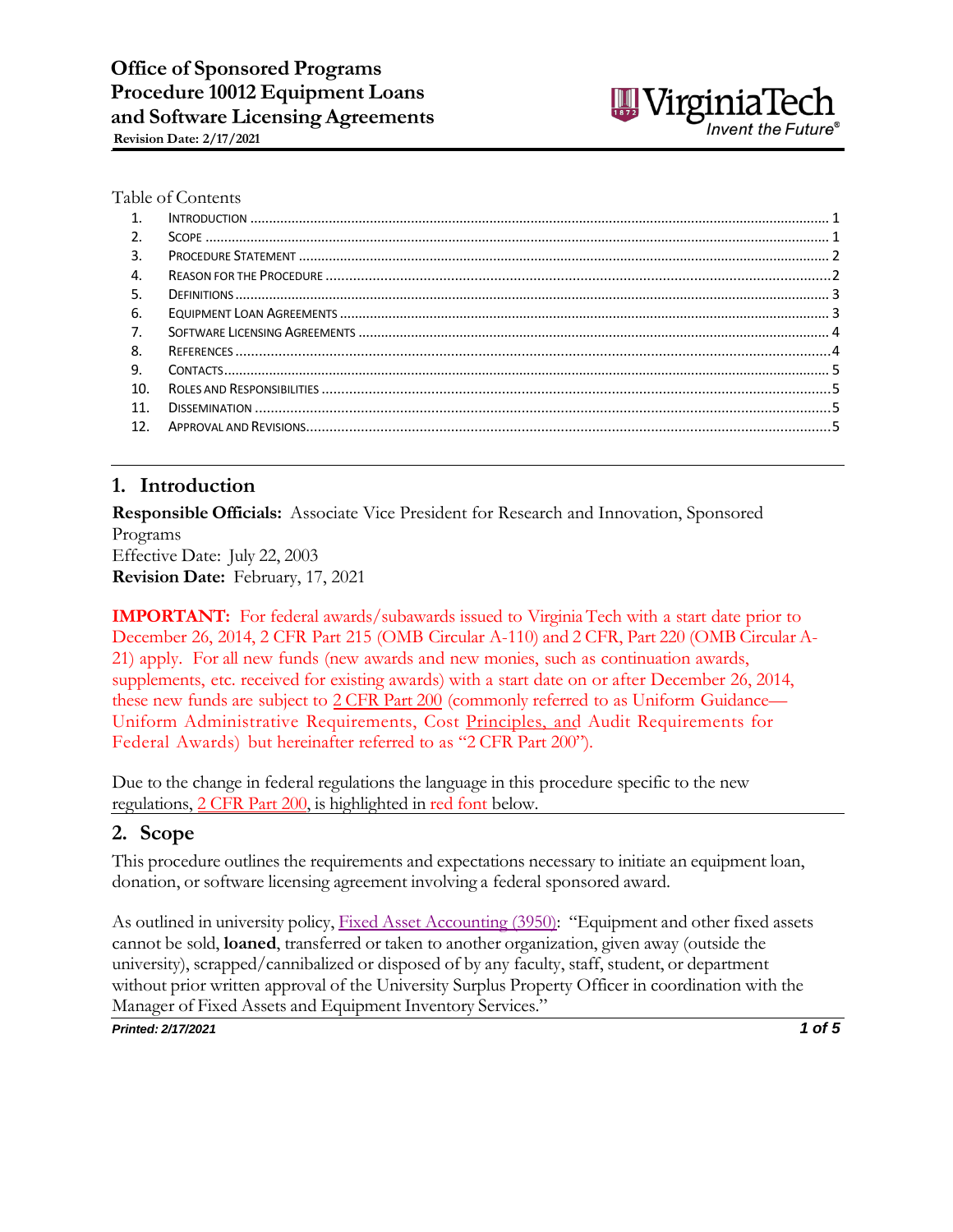The director or department head's (or designee) is responsible for approval and coordinating any loans of equipment to or from the organization and to coordinate with the Fixed Assets and Equipment Inventory Services (FAEIS) section of the Controller's Office and to assure organizational compliance with all university and/or federal Fixed Asset policies and procedures accordingly.

FAEIS's approves all loans between departments or institutes to non-Virginia Tech organizations and/or individuals. The Office of Sponsored Programs (OSP) is part of the approval process whenever sponsored funded equipment or sponsored funds are involved.

Employee-owned equipment brought on campus does not constitute a loan. If a university employee keeps personally owned equipment on campus, it should be noted in the departmental or organizational records. It will not be recorded in Banner Fixed Assets and the university is not responsible for loss of or damage to personal equipment.

Equipment that is in the care and custody of the university, but that is not university-owned, cannot be loaned without the specific written approval of the title holder (i.e. federal agency sponsor). As in other cases, FAEIS is a coordinator in the process. OSP is integral to the approval of the equipment loan.

Regarding matters concerning the licensing of software, OSP confers with University Legal Counsel when the university is **receiving** the license and with Virginia Tech Intellectual Properties (VTIP) when the university is **providing** the license. OSP will not assume responsibility for preparation of licenses of software to third parties, recording thereof, or for records retention.

## <span id="page-1-0"></span>**3. Procedure Statement**

The Office of Sponsored Programs (OSP) functions as the steward of Virginia Tech's research portfolio and is responsible for ensuring that all research proposals and projects comply with university, federal, and sponsor regulations, policies, and procedures. Funding agencies have delegated to awardee organizations increasingly expanded authority to approve certain administrative actions. These funding agencies require an awardee to assure that there are adequate institutional reviews and approvals of decisions affecting the management of federally sponsored awards especially as it relates to licenses or property purchased under, and fabricated or used by sponsored awards.

OSP is integral to the approval process for any agreements covering the loan of equipment (both to, and by) Virginia Tech in connection with any sponsored award. OSP will maintain records of such loans through the life of the loan–that is, until the equipment is returned or disposed of as directed by the owner of the equipment. If the owner is Virginia Tech, any disposal must be done in accordance with university policy, Fixed Asset [Accounting](http://www.policies.vt.edu/3950.pdf) (3950).

## <span id="page-1-1"></span>**4. Reason for the Procedure**

The purpose of this procedure is to clarify the involvement of OSP in any activity that results in an equipment loan, donation of or software license that involves a federally sponsored award to assure the university's compliance with the terms and conditions of the federal sponsor.

Several definitions of various types of property are included in this procedure for reference.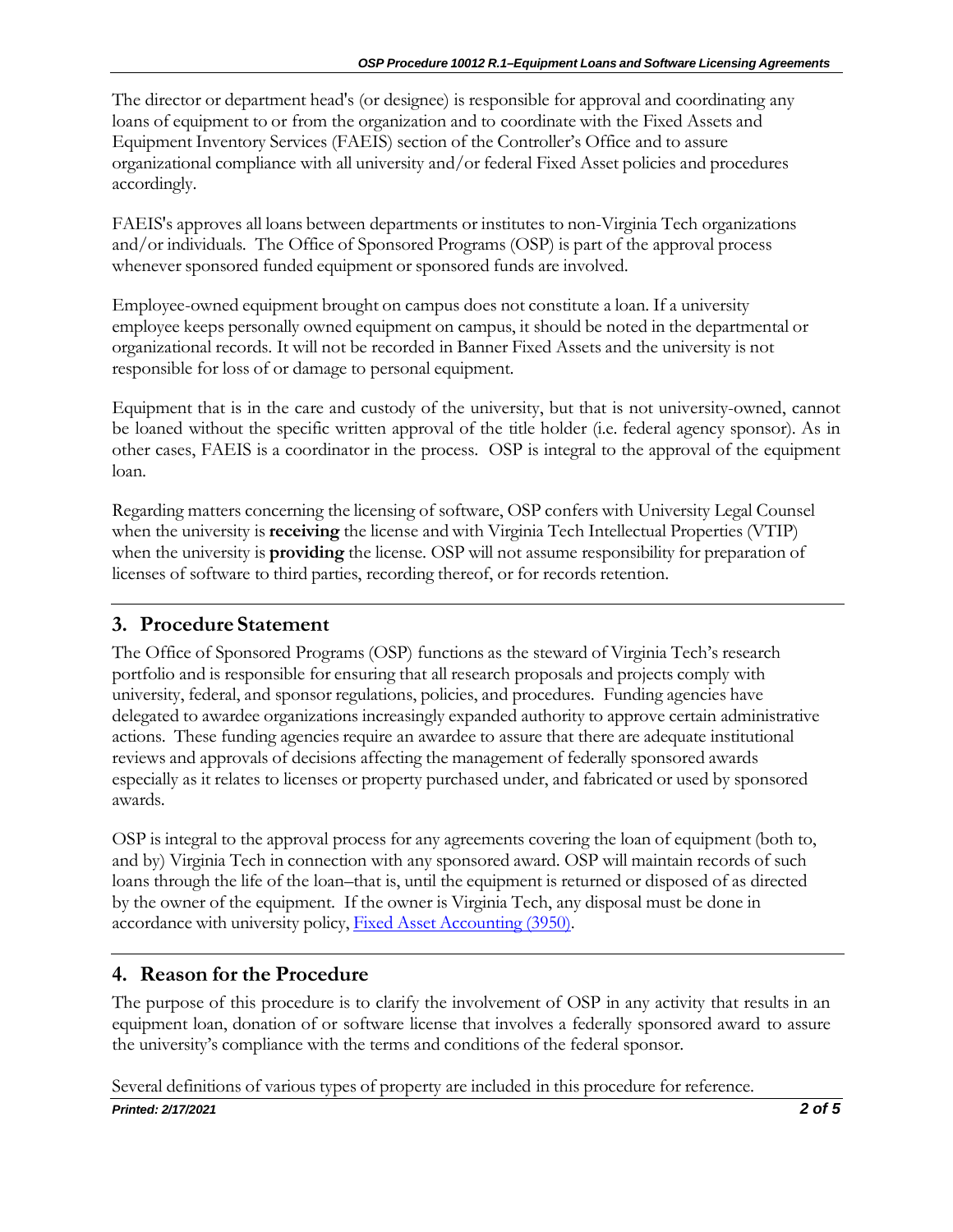# <span id="page-2-0"></span>**5. Definitions**

**Contractor Acquired Property:** Property acquired or otherwise provided by the university for performing a contract, title to which property is vested in the government unless the contract specifies otherwise (A category of government property).

**Equipment:** As defined by [2 CFR](http://www.ecfr.gov/cgi-bin/text-idx?node=2%3A1.1.2.2.1&amp%3Bse2.1.200_133) Part 200.1: "Equipment means tangible personal property (including information technology systems) having a useful life of more than one year and a per-unit acquisition cost which equals or exceeds the lesser of the capitalization level established by the non-Federal entity for financial statement purposes, or \$5,000 (*the limit set by Virginia Tech is \$2,000 and this amount prevails—see university policy, Fixed Asset [Accounting](http://www.policies.vt.edu/3950.pdf) (3950)*). See als[o 2 CFR](http://www.ecfr.gov/cgi-bin/text-idx?node=2%3A1.1.2.2.1&amp%3Bse2.1.200_112) Part 200.1 Capital assets, [2 CFR](http://www.ecfr.gov/cgi-bin/text-idx?node=2%3A1.1.2.2.1&amp%3Bse2.1.200_120) Part 200.1 Computing devices, [2 CFR](http://www.ecfr.gov/cgi-bin/text-idx?node=2%3A1.1.2.2.1&amp%3Bse2.1.200_148) Part 200.1 General purpose equipment, [2 CFR](http://www.ecfr.gov/cgi-bin/text-idx?node=2%3A1.1.2.2.1&amp%3Bse2.1.200_158) Part [200.1](http://www.ecfr.gov/cgi-bin/text-idx?node=2%3A1.1.2.2.1&amp%3Bse2.1.200_158) Information technology systems, [2 CFR](http://www.ecfr.gov/cgi-bin/text-idx?node=2%3A1.1.2.2.1&amp%3Bse2.1.200_189) Part [2](http://www.ecfr.gov/cgi-bin/text-idx?node=2%3A1.1.2.2.1&amp%3Bse2.1.200_194)00.1 Special purpose equipment, and 2 CFR Part [200.1](http://www.ecfr.gov/cgi-bin/text-idx?node=2%3A1.1.2.2.1&amp%3Bse2.1.200_194) Supplies."

**Equipment on Loan to the University:** For purposes of this procedure, includes equipment loaned to the university outside of the terms of a contract, cooperative agreement or grant. Equipment loaned as part of a sponsored project is administered by the assigned project associate in accordance with the terms of the contract, cooperative agreement or grant.

**Government Property:** Property owned by the Federal Government.

**Government Furnished Property:** Property in the possession of the government and subsequently delivered to or otherwise made available to the university for use under specified federally sponsored awards or contracts.

**University Property:** Property to which title is vested in the university whether secured with general university funds or funds derived from extramural sponsors.

# <span id="page-2-1"></span>**6. Equipment Loan Agreements**

- 1. For equipment (not software) on loan to the university:
	- a. The Associate Vice President for Research and Innovation, Sponsored Programs or designee, shall be responsible for approving the agreements, and maintaining the file on equipment on loan to the university.
	- b. The Associate Vice President for Research and Innovation, Sponsored Programs, or designee, shall assure there is a written acknowledgment by the organization benefiting from the loan accepting any potential financial responsibility, such as for loss, damage, insurance costs or, shipping costs.
	- c. Equipment Loan agreementsinvolving federally sponsored awards require the signature of an individual authorized to contractually bind the university in accordance with university policy, [University](http://www.policies.vt.edu/3015.pdf) Contract Signature Policy and [Procedures \(3015\).](http://www.policies.vt.edu/3015.pdf)
	- d. Equipment Loan agreements will include a stated duration of the loan.
- 2. For equipment to be loaned by the university:
	- a. Each equipment loan agreement shall:
		- i. State the purpose of the loan.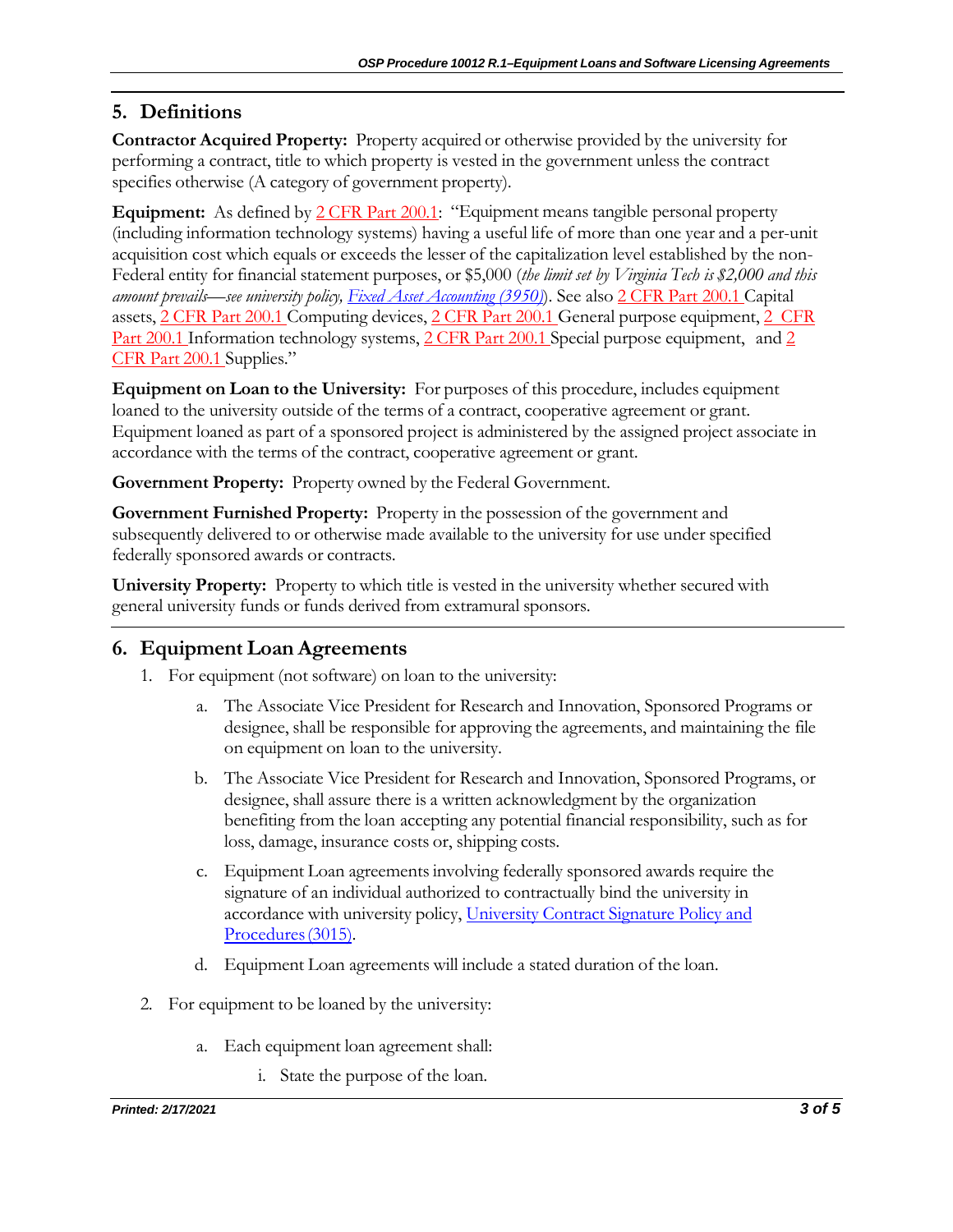- ii. Include a period of the loan, not to exceed 24 months. Agreements in excess of 12 months shall include a provision which permits Virginia Tech to require submission of an inventory, including a statement of condition of the equipment at the time of inventory.
- iii. Include a provision permitting Virginia Tech to terminate the agreement.
- iv. Identify who is responsible for shipping cost of the equipment, both to and from the organization receiving the loan.
- v. Include a provision which acknowledges the borrowers acceptance of the equipment "as is," and protects Virginia Tech from liability both stemming from use of the equipment, and from loss of the equipment.
- vi. Denies the receiver of the loan the right to modify or make permanent installation of the equipment without prior Virginia Tech written approval from OSP.
- b. The Associate Vice President for Research and Innovation, Sponsored Programs, or designee, shall
- be responsible for preparation and control of equipment loan agreements. Equipment loan agreement files shall be retained and destroyed in accordance with university policy: [Management of University Records \(2000\).](http://www.policies.vt.edu/2000.pdf)

#### <span id="page-3-0"></span>**7. Software LicensingAgreements**

OSP will be integral in reviewing and executing incoming software licensing agreements only when they directly relate to the execution of a sponsored project or at the specific request of, and to the extent requested by an authorized on-campus organization.

Incoming licenses, except when directly related to a sponsored award, will be processed through University Legal Counsel for signature by an authorized university official in accordance with University Contract Signature Policy and [Procedures\(3015\).](http://www.policies.vt.edu/3015.pdf)

Virginia Tech Intellectual Properties is responsible for outgoing licenses, with the exception of those granted in advance as the result of a sponsored project including an Intellectual Property Fee [\(OSP](http://osp.vt.edu/content/dam/osp_vt_edu/policies/osp50001.pdf)  [Procedure Intellectual](http://osp.vt.edu/content/dam/osp_vt_edu/policies/osp50001.pdf) Property Options for Commercial Partners (50001)).

#### <span id="page-3-1"></span>**8. References**

- [2 CFR](http://www.ecfr.gov/cgi-bin/text-idx?node=2%3A1.1.2.2.1) Part 200, Uniform Administrative Requirements, Cost Principles, and Audit Requirements for Federal Awards (Uniform Guidance)
- University Policy 2000: [Management of University Records](http://www.policies.vt.edu/2000.pdf)
- University Policy 3015: University Contract Signature Policy [and Procedures](http://www.policies.vt.edu/3015.pdf)
- University Policy 3950: Fixed Asset [Accounting](http://www.policies.vt.edu/3950.pdf)
- OSP Procedure 50001: Intellectual Property Options for [Commercial](http://osp.vt.edu/content/dam/osp_vt_edu/policies/osp50001.pdf) Partners
- Commonwealth of Virginia Agency Procurement [and Surplus Property](https://eva.virginia.gov/library/files/APSPM/APSPM_ALL.pdf) Manual